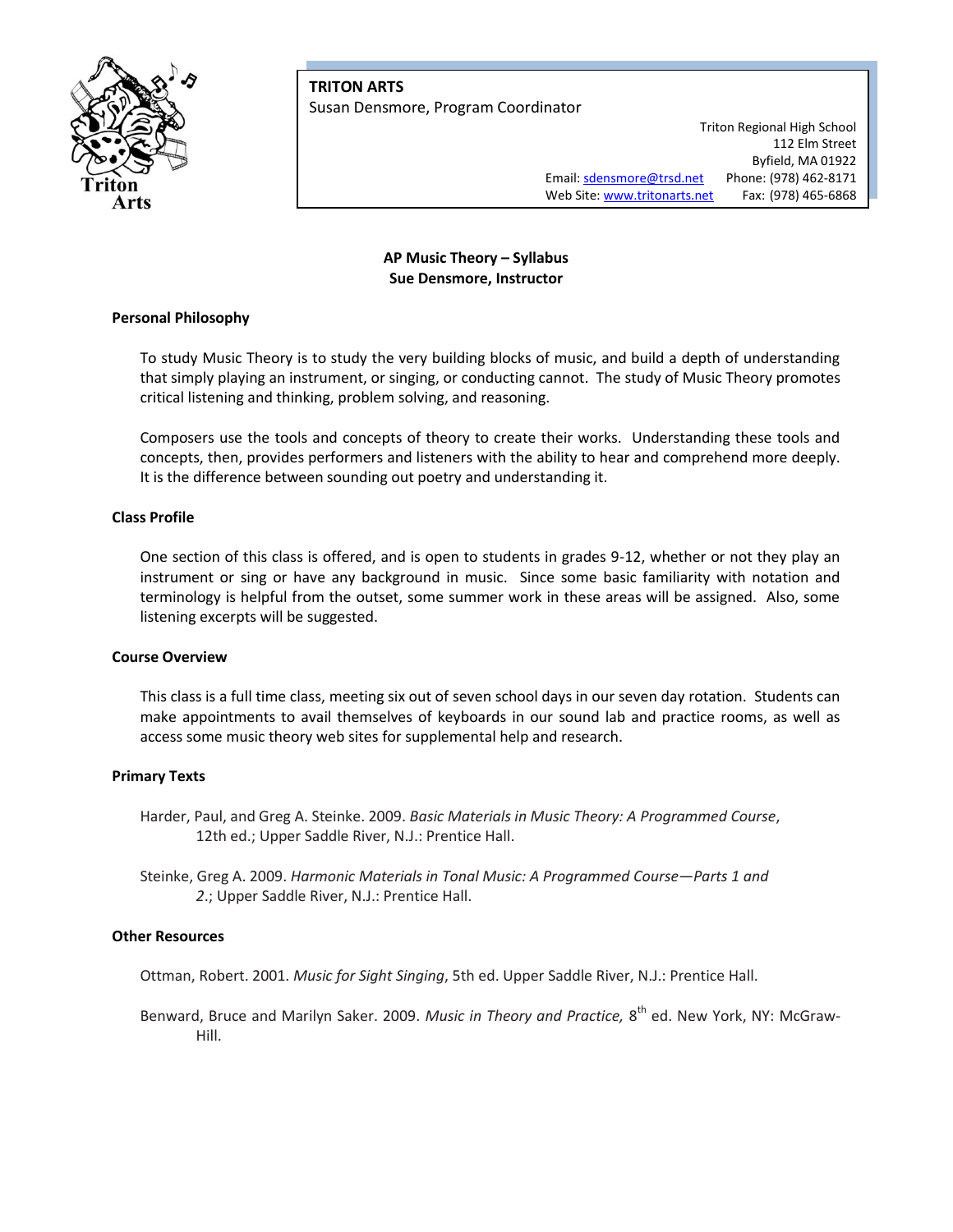### **Course Objectives**

At the conclusion of the AP Music Theory course, students will be able to:

- Define basic musical terms and theoretical concepts
- Understand and construct major, minor, chromatic, whole tone, and modal scales
- Demonstrate the ability to construct and analyze major, minor, augmented, and diminished intervals and triads
- Recognize, audiate, and sing or play scales, intervals, triads, rhythms, and melodies
- Sing simple conjunct and disjunct diatonic melodies at sight
- Construct compositions in four-part texture
- Analyze harmonic structure utilizing Roman numerals and figured bass
- Identify basic form and cadences

In addition to these concepts, material not strictly part of the test but necessary to depth of understanding will be referenced, such as music history, transposition, conducting, and arranging.

# **Course Planner**

| <b>Week</b>    | <b>Topic</b>                                                           | <b>Reference</b>       |
|----------------|------------------------------------------------------------------------|------------------------|
| 1              | Time, Sound, Acoustics, and the Overtone Series                        | <b>BMMT</b> chapter 1  |
| $\overline{2}$ | Notation, Clefs, and Enharmonics                                       | <b>BMMT</b> chapter 2  |
| $\overline{3}$ | Meter, Divisions, Subdivisions                                         | <b>BMMT</b> chapter 3  |
| $\overline{4}$ | Note and Rest Values, Tempo, Expression                                | <b>BMMT</b> chapter 4  |
| $\overline{5}$ | Time Classification, Rhythm                                            | <b>BMMT</b> chapter 5  |
| $6 - 7$        | Harmonic and Melodic Intervals                                         | BMMT chapter 6         |
| 8              | <b>Basic Scale Structure</b>                                           | BMMT chapter 7         |
| 9              | Major Scales, Tetrachords, Accidentals                                 | <b>BMMT</b> chapter 8  |
| $10 - 11$      | Minor Scales, Diatonic/Chromatic Intervals                             | BMMT chapter 9         |
| $12 - 13$      | Key Signatures, Relative and Parallel Keys, Circle of<br><b>Fifths</b> | BMMT chapter 10        |
| $14 - 15$      | Triads, and Tertian Sonority                                           | <b>BMMT</b> chapter 11 |
| 16             | Definition of Tonality and Chord Structure                             | HMTM chapter 1         |
| 17             | <b>Structure of Tonality</b>                                           | HMTM chapter 2         |
| 18             | Root Position Triads, Doubling, and Spacing                            | HMTM chapter 3         |
| 19             | <b>Voice Leading</b>                                                   | HMTM chapter 4         |
| $20 - 21$      | First and Second Inversion Triads                                      | HMTM chapter 5         |
| 22             | <b>Phrase Structure and Cadences</b>                                   | HMTM chapter 6         |
| 23             | Harmonic Progression                                                   | HMTM chapter 7         |
| 24             | Modulation                                                             | Other                  |
| 25             | Techniques of Harmonization                                            | HMTM chapter 8         |
| 26             | Form (Binary, Rounded Binary, Tertiary)                                | Other                  |
| 27             | Nonharmonic Tones                                                      | HMTM chapter 9         |
| 28-29          | Seventh Chords and Inversions                                          | Other                  |
| 30             | Practice AP Exam                                                       | Other                  |
| $31 - 32$      | Secondary Triads and Quadrads                                          | Other                  |
| $33 - 34$      | Music Research Paper and Class Presentation                            | Other                  |
| $35 - 36$      | <b>Original Composition Performance</b>                                | Other                  |